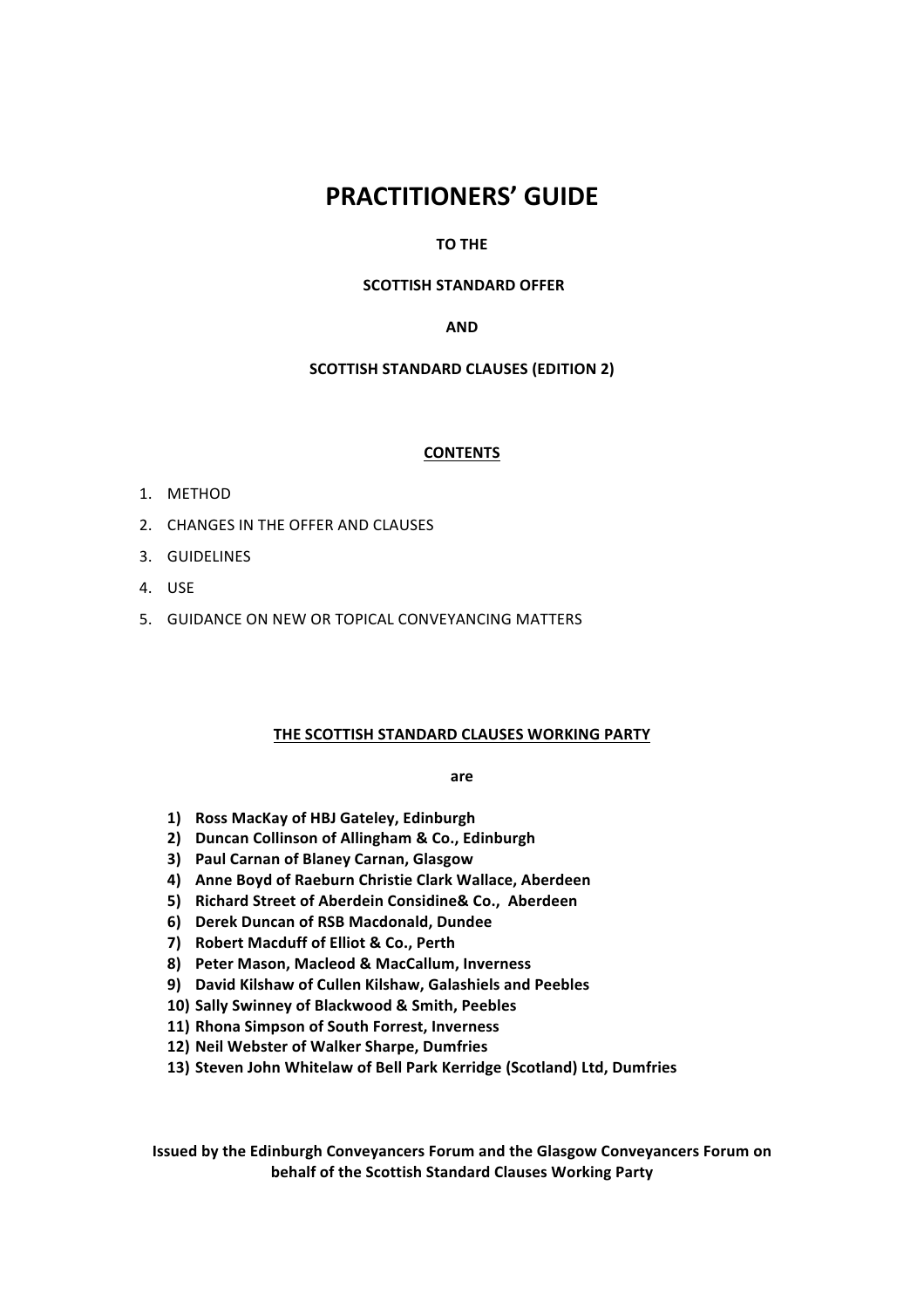## **1. METHOD**

The Scottish Standard Missives is a new creation and can be used throughout Scotland and replaces the various regional area missives. The Working Party had representatives from the regional areas that had Standard Missives. As with some earlier versions if agreement on practice or wording could not be reached by the Scottish Standard Clauses Working Party (SSCWP) the 4 Professors of Convevancing were available to act as arbiters to decide which was the best approach or wording. In the event the SSCWP reached consensus without that being required. That involved some genuine and good spirited give and take.

They have worked from the premise that most individual firm offers are based on a "wish list" of best possible outcomes but the reality is that qualified acceptances cut these down to size and there then emerges a wording that most people "settle for". They have generally looked at the "settled for" position of what practitioners will usually accept thus avoiding the previous painful process of offer and numerous qualified acceptances.

## **2. CHANGES IN THE SCOTTISH STANDARD CLAUSES – Edition 2**

"This Section highlights the relatively few and on the whole non-substantive changes to Edition 1.

I refer you to the following clauses therefore where changes have taken place (ignoring those which are simply typographical or grammatical):-

- 1.1.4 We have added the word "fixed" with reference to the inclusion of mirrors. The view was expressed that the former wording might extend to free hanging mirrors and clarification was therefore sought. In addition, reference to "solar panels" has been deleted and I would refer you to later comments in relation to the new Clause 29.3. Lastly the word "fixed" has also been added to the word "shelving" for the purposes of clarity.
- 5.2 We have added the adjective "development" to the word "proposal". It was felt important to make clear that this clause relates in effect to a substantive planning application to expand on the context of Clause 5.1.
- 6.2 We have added a phrase to make clear that the warranty in relation to the Scheme of Common Repairs is in respect of one instigated or administered by any Local Authority or other public body. It was felt appropriate to make this clear in the context of this clause dealing with other local authority repair or similar notices.
- 7.1.2 The use of the verb "proposed" has caused concern in the past. For clarity, therefore, the words "currently" has been added and it is also made clear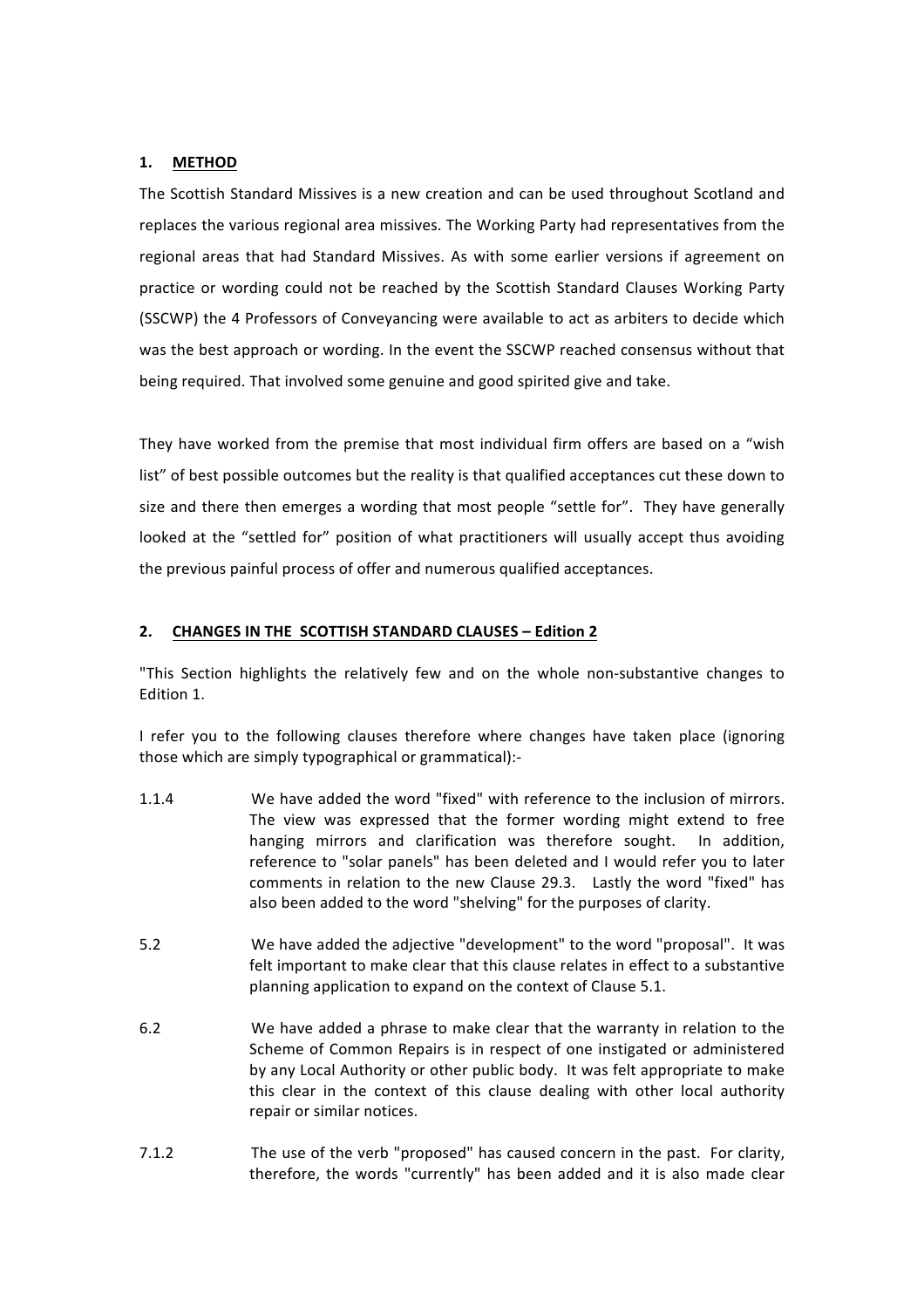that the proposal has to have been by the factors, managing agents, or another co-owner in writing to the Seller. It is hoped that this makes clear, for the avoidance of doubt, the nature of any such "proposal" in question.

17.6 We have proposed reform to current practice in relation to how agents deal with discharges of securities. We suggest that, as an alternative to the current practice of issuing a Letter of Undertaking, it would be appropriate to give alternative undertaking to exhibit an updated title sheet within 35 days of settlement showing that any securities disclosed in the Legal Report have been discharged. It was felt that the current practice of delivery of deeds from the seller's agent to the buyer's agent to the Land Register and perhaps back again was unduly cumbersome and matters could easily be dealt with by simple exhibition of an updated title sheet by the Seller's agents to the Purchaser's agent, post settlement.

> This particular practice has also been discussed by the Law Society of Scotland Property Law Committee who have approved this arrangement.

> Indeed, it is suggested that rather than providing a separate Letter of Undertaking that the obligation could be written into what might otherwise be a standard settlement letter being issued by a selling agent to a purchasing agent at completion. It is recommended by the drafting team that this practice now be adopted to minimise unnecessary correspondence in this specific area.

- 18.1.1 After discussion, it was suggested that clarify be sought to make clear that a Legal Report should be brought down not only to a date not more than 3 working days prior to entry, but subsequent to the commencement of the protected period. Concern had been expressed that in certain cases, a gap period could inadvertently arise where a Legal Report could not cover the full period up to the date of registration of an Advance Notice. This same provision is also written into Clause 18.1.2.1.
- 18.1.1.2 This clause has been expanded to make clear that the information being provided is to "disclose the Purchaser as the registered owner of the Property".
- 18.1.2 In addition to the amendment above, we have also deleted reference to the Seller being required to provide a Level 1 Plans Report in relation to a registered title. It is believed that it is now quite clear that this is not appropriate or necessary practice and indeed reference in the current standard clause to this provision has caused some uncertainty, if not confusion.
- 18.1.6 This is a new clause simply providing that a purchasing agent shall, on request, provide to the Seller, the application number and the title number allocated by Registers of Scotland to any application. It is felt that whilst this would probably not be contentious for the vast majority of agents, the view was expressed that it would be helpful having a contractual obligation providing for this in the context of any post settlement query.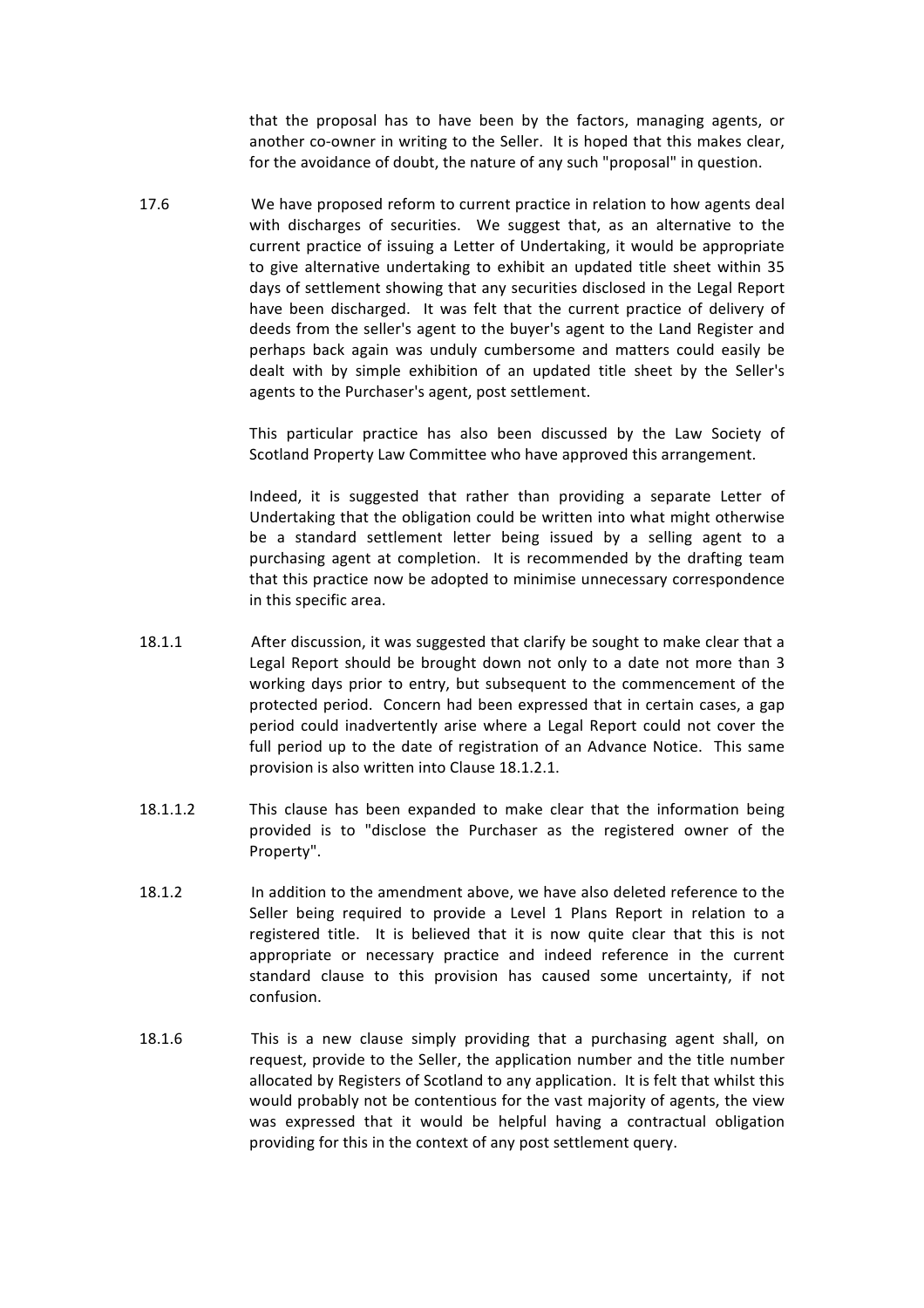- 21.2 & 22.1 We have deleted in these clauses dealing with the exhibition of property enquiry certificates and mining reports, the simple phrase "may be" and stipulated the use of the verb "is". The view has been expressed that the former phrase lends an element of uncertainty and in particular an element of subjectivity on the part possibly of a purchaser. It was agreed by the drafting team that any standard here should be objective and factual thus the reason for this minor in terms of wording but important in practical terms change.
- 29.3 This is another new clause, being a simple warranty (statement??) by the Seller that the property does not benefit from solar panels or similar. The view was expressed that whilst solar panels do exist there are still relatively few in practice. A number of important issues may arise however requiring investigation such as local authority consents, contractual rights and obligations and so forth if they do exist. Accordingly, a negative warranty (statement??) was preferred thus allowing parties to look into such an issue in more detail should a selling agent make clear that this undertaking (statement??) could not be given. A very helpful article on this topic can be found in the Scottish Law Gazette 2013 at page 41 (Perils of Solar Panels by Ken Swinton).

I trust this note is of some assistance interpreting the relatively few changes to Edition 2 but as always, myself and the drafting team would be delighted with any comments or observations on the content of the clauses for future reference. It is no doubt a cliché but it is intended to be a living document to continually reflect ongoing developments in both law and practice. Whilst the drafting team continue to reflect a wide range of practitioners covering the whole country from the Highlands to Dumfries and Galloway they are well aware that developments can take place rapidly, particularly in certain localities and accordingly any information about suggested changes would always be gratefully received.

With best wishes to all **Ross Mackay Convener Scottish Standard Clauses Working Party"**

## **3. GUIDELINES**

The system is a voluntary one and is a facility not a straightjacket. It is for each Firm to decide whether it wants to use the system or needs to make changes to the standard wording to cover a special case. We recommend the following Guidelines to make the system work properly.

The 10 Guidelines are not rules leading to disciplinary action if not adhered to. They are:-

## **3.1 The offering Solicitor should endeavour to submit the offer in the Standard Offer style** referring to the Standard Clauses with as few changes as is possible.

Changes should be for a valid reason e.g. making the offer subject to survey and not for an invalid one i.e. "pet" qualifications or amendments of style, rather than substance.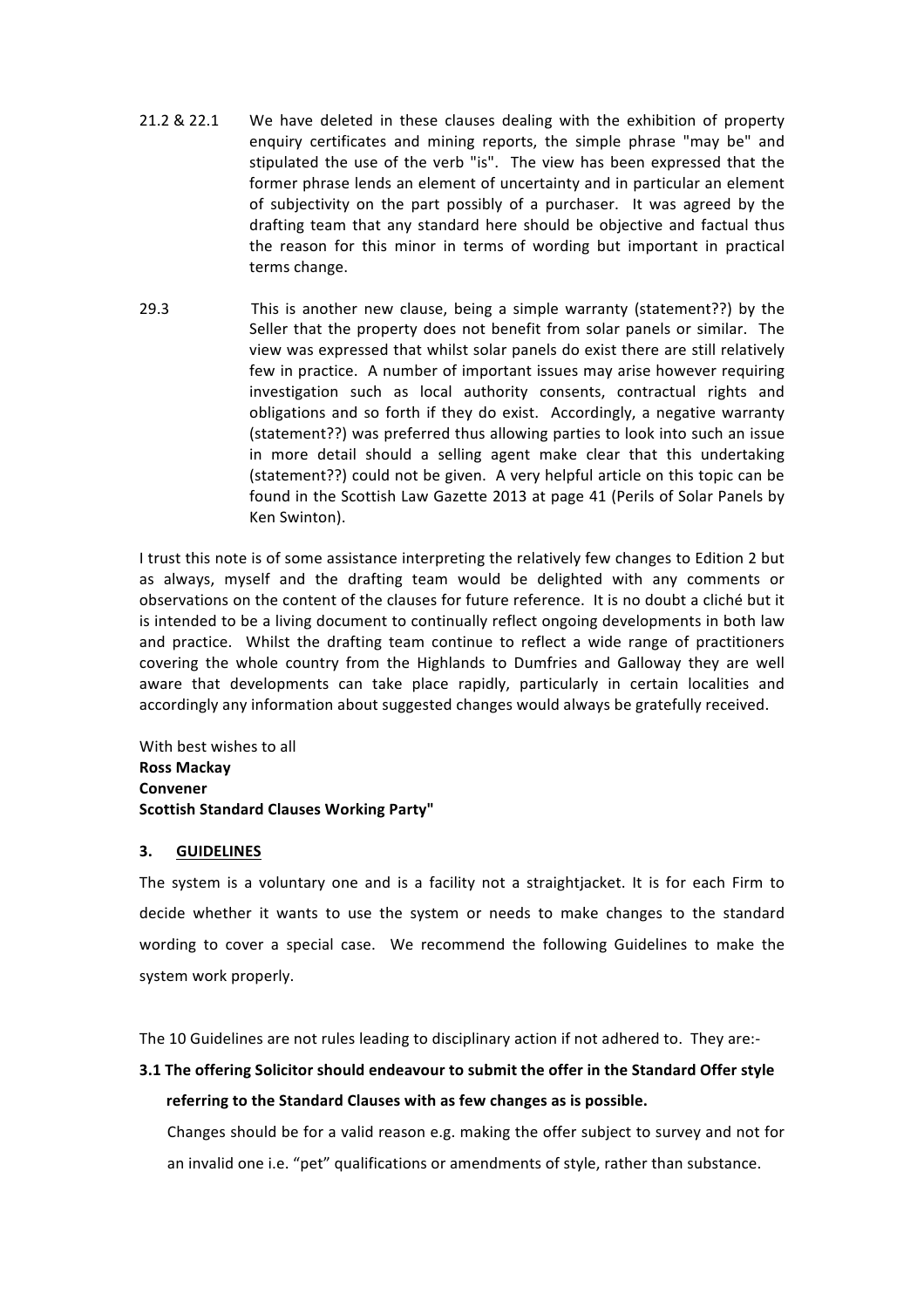#### **3.2** The selling Solicitor should attempt if possible to issue a de plano acceptance.

Your new perspective is not how many changes you can make but how few. De Plano acceptance should be possible if there are no unusual or onerous title conditions or some problem with the description or with the documentation held being incomplete.

- **3.3** The aim is to conclude missives with either a de plano acceptance or at most with one **qualified acceptance before an acceptance.**
- **3.4** Goodwill is required from both the purchaser and seller to keep the missives adjustment period to as short a time as possible. Ideally missives should be concluded **within one week.**

That is an aim but we hope as Solicitors become more aware of how the system works it will be achievable and in some cases missives may be concluded by return (if not loan or sale dependent).

Given the possibility of a de plano acceptance purchasing Solicitors and their clients have to be completely "up front" with their colleagues and the seller if the offer is subject to (1) survey, (2) loan or (3) conclusion of missives for the sale of the purchaser's existing property. If so this should be disclosed in the offer. The purchaser has to be aware of this. Complete frankness is required as a purchaser may find that he will be bound into a contract sooner than the old method giving him more time. That will not now be possible. There should now be greater transparency re the purchaser's position.

**3.5** Purchasers should be warned that if their offer is subject to survey etc then their offer **is less likely to be accepted than one which is not so qualified.** 

Your clients will require education in this regard. However, to assist with this we have prepared a Client Guide which you may send out to both purchasers and sellers advising that it is likely that the offer that will be sent or received will be in that style.

## **3.6** On receipt of a non-Scottish Standard Offer, the selling Solicitor should consider requesting an offer in the new style.

Please be prepared to direct your colleagues to where the styles are e.g.

- (1) The GCF website www.glasgowconveyancersforum/wordpress.com
- (2) the ECF website www.edinburghconveyancersforum.com and
- (3) the Law Society's website www.lawscot.org.uk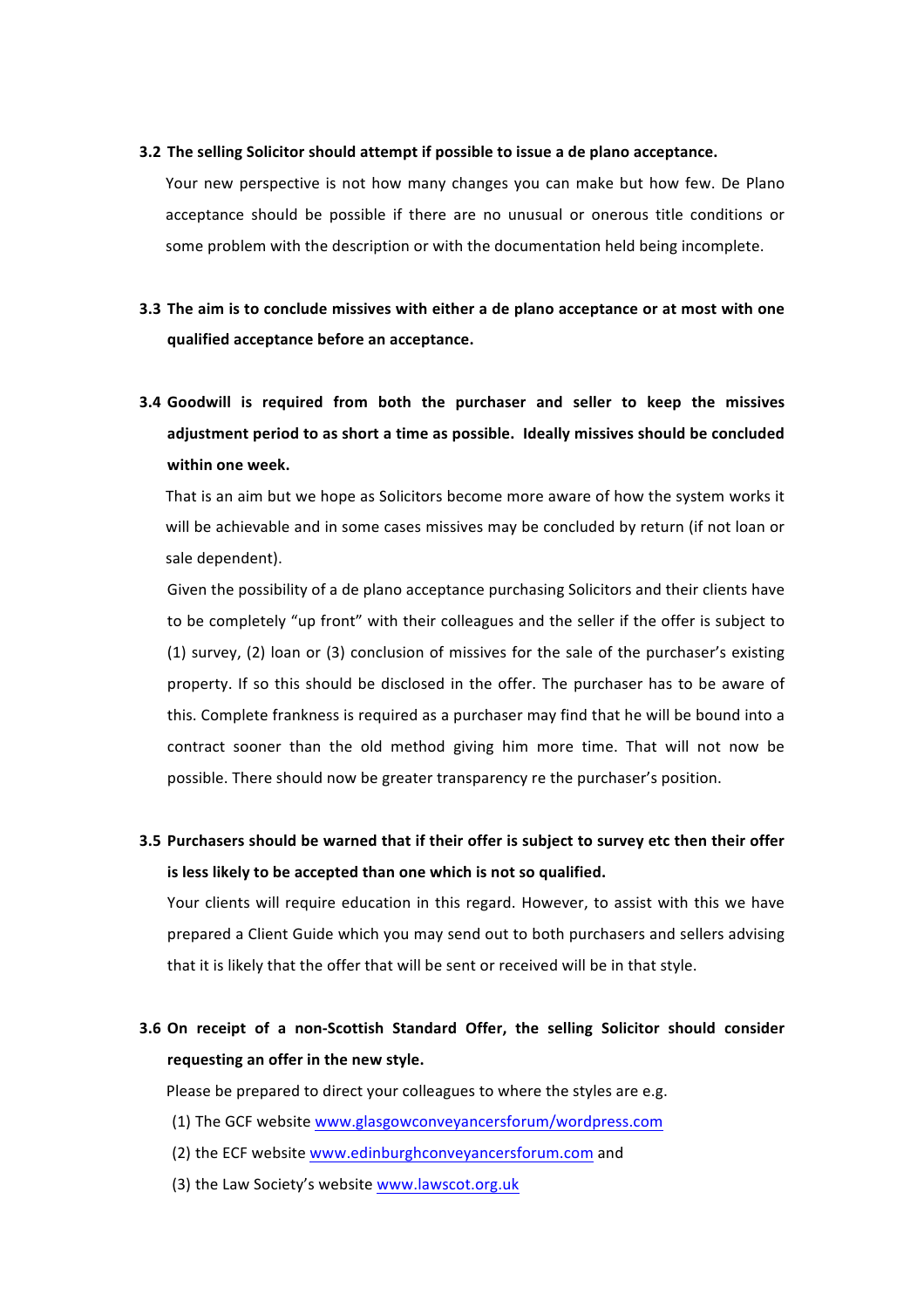**3.7** We recommend that where your firm is a member of an SPC that the Property **Schedules contain the wording "Offers are invited in the style of the Scottish Standard Offer and incorporating the Scottish Standard Clauses (Edition 2)".** 

#### **3.8** If the offering solicitor does not use the Scottish Standard Offer.

We suggest it is met with a qualified acceptance accepting the offer but only to the extent of the price, entry and extras (if these are so agreed) but delete all the other clauses and incorporate by reference the Scottish Standard Clauses (Edition 1).

**3.9** Please do not send the title deeds at the offer and acceptance stage. Send these **immediately on conclusion of missives.** 

It is of course acceptable to send the titles if there is a title problem or send the documentation if there is a documentation problem requesting the purchasing solicitors to examine and satisfy themselves. However, please restrict the titles or documentation sent to those in question and do not be tempted to send all the titles and all the documentation simply because you are wishing to qualify on one point.

#### **3.10 Conflict of Standard Offers**

Previously where there was a regional area missive for the area within which the property was situated we suggested that as a courtesy you discuss with the selling solicitors which was to be used and agree use of your or their regional style. That is not now a concern with this new all Scotland style. The Scottish Standard Clauses are easily accessible on the Law Society of Scotland website. This Guide and the Client Guide are also available on that website.

## **4. Use**

SSC and the two Guides are freely available to any solicitor in private practice who wishes to use them subject to the condition that the Guides are not to be sold or hired out but distributed free of charge. You are entitled to "badge" the Client Guide to make it your firm's own. If you feel the wording could be better explained than we have done in our version then of course you are free to do that too.